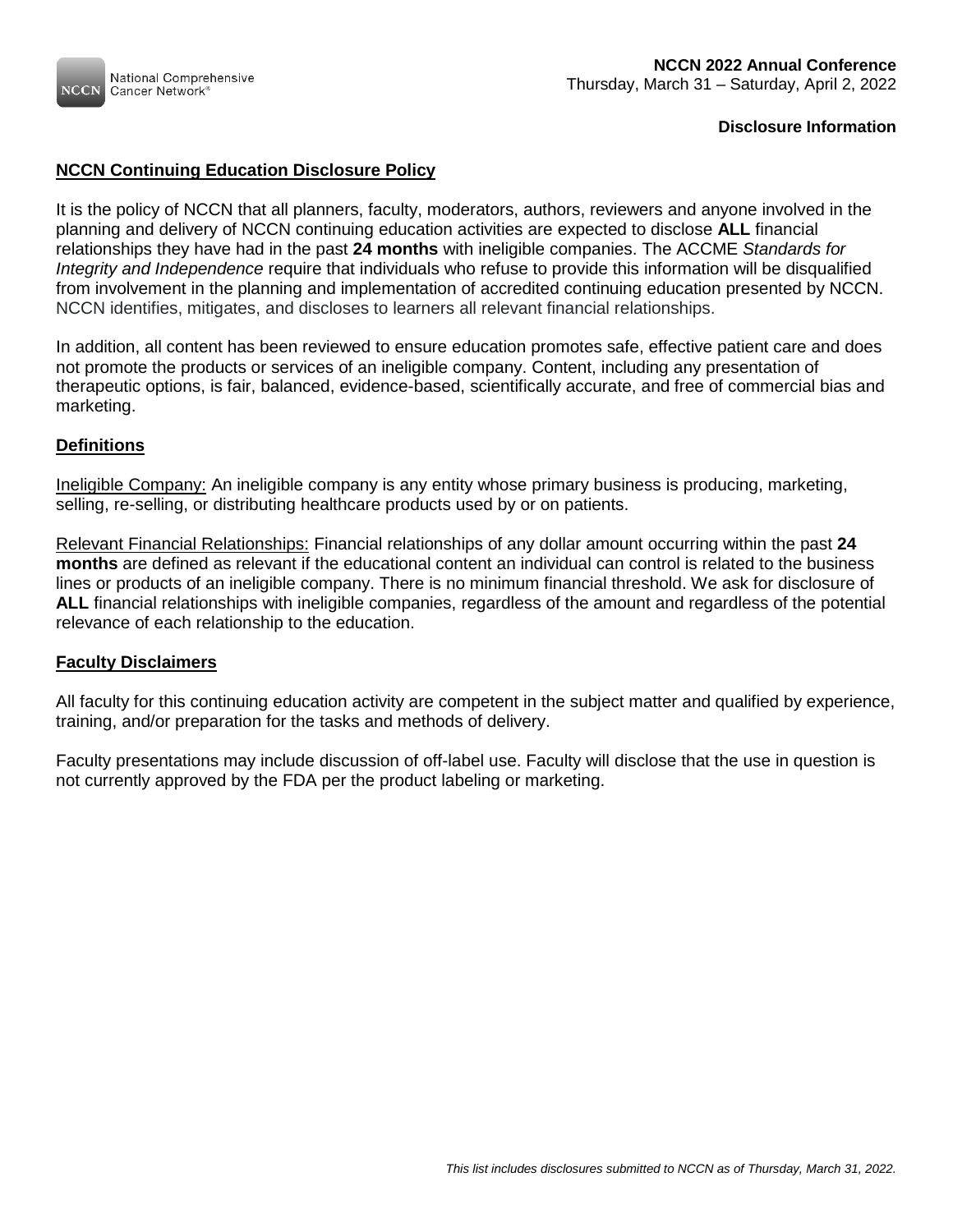

# **Faculty Disclosures**

## *Presenting Faculty*

The faculty listed below have **no relevant** financial relationship(s) with ineligible companies to disclose.

**Jame Abraham, MD Rajiv Agarwal, MD Shannon M. Ansbaugh Stephen W. Behrman, MD Andrew J. Bishop, MD Shonta Chambers, MSW Gary Deng, MD, PhD Kristine A. Donovan, PhD, MBA Theresa J. Franco, MSN, RN Sue Friedman, DVM Diane K. Hammon, MHA Rev. George F. Handzo, MA, MDiv, APBCC Nancy L. Keating, MD, MPH Timothy Kubal, MD, MBA Ann S. LaCasce, MD, MMSc Lucy R. Langer, MD Julie S. Mak, CGC, MS, MSc Lea K. Matsuoka, MD Meena S. Moran, MD Tuya Pal, MD Christie Pratt, MA, DHSc Timothy A. Price, MBA Michael I. Rabin, MBA, MPA Maria Alma Rodriguez, MD Tara Sanft, MD Charles J. Schneider, MD Lawrence N. Shulman, MD, MACP Elizabeth A. Souza, MHA Karen L. Syrjala, PhD Amye J. Tevaarwerk, MD Jane Yanagawa, MD**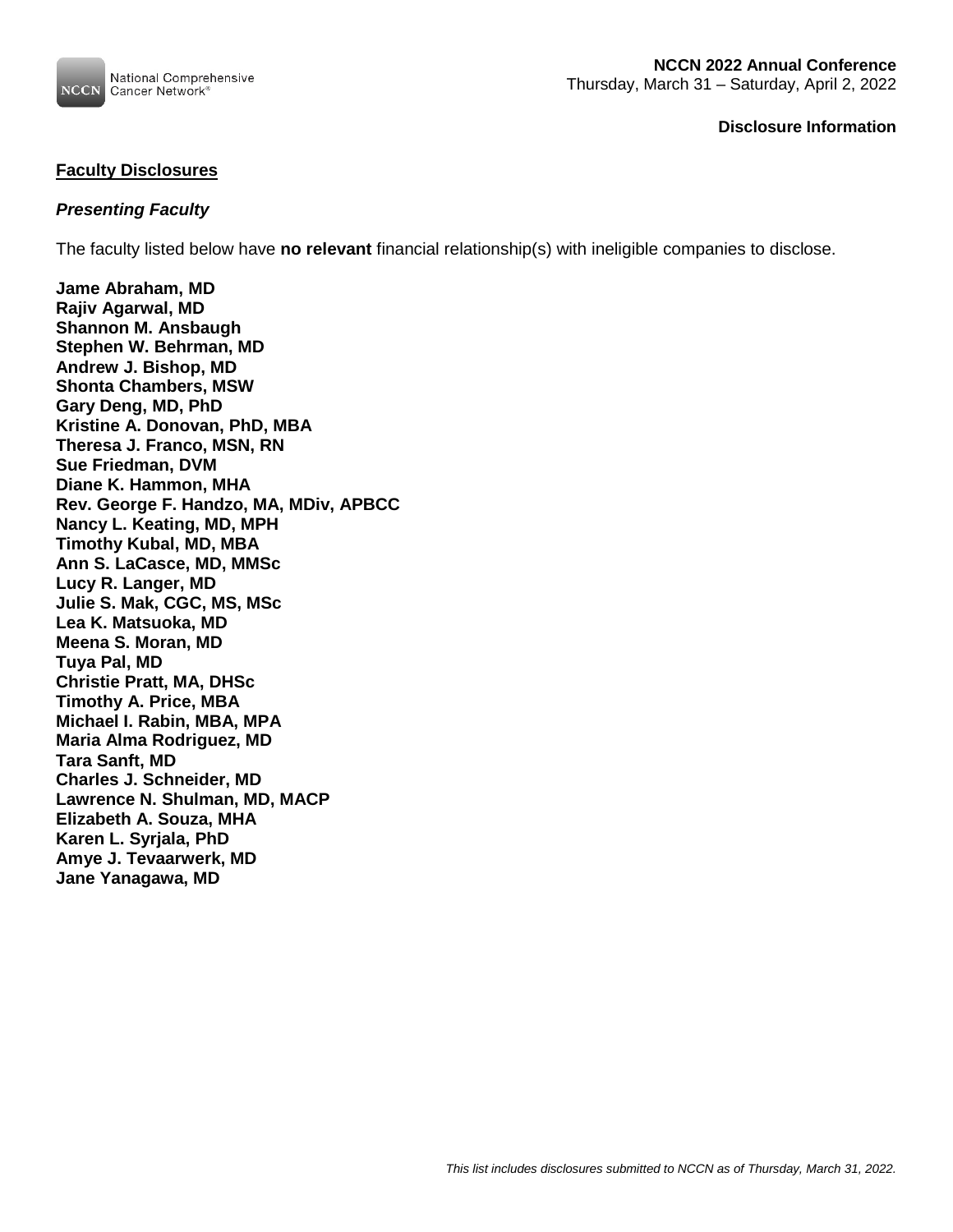

## **Faculty Disclosures**

# *Presenting Faculty*

The faculty listed below have the following **relevant** financial relationship(s) with ineligible companies to disclose. All of the relevant financial relationships listed for these individuals have been mitigated.

## **Jessica R. Bauman, MD**

BeiGene: Consulting Fee Blueprint Medicines: Consulting Fee Eli Lilly and Company: Consulting Fee Janssen Pharmaceutica Products, LP: Consulting Fee Merck & Co., Inc.: Scientific Advisor Mirati Therapeutics: Consulting Fee Turning Point Therapeutics, Inc.: Consulting Fee

### **Genevieve Boland, MD, PhD**

Ankyra Therapeutics: Scientific Advisor InterVenn Biosciences: Grant/Research Support; Scientific Advisor Iovance Pharmaceuticals: Scientific Advisor Merck & Co., Inc.: Scientific Advisor Nektar Therapeutics: Scientific Advisor Novartis Pharmaceuticals Corporation: Scientific Advisor Olink Proteomics: Grant/Research Support Palleon Pharmaceuticals: Grant/Research Support Takeda Pharmaceuticals North America, Inc.: Grant/Research Support

### **Daniel B. Brown, MD**

AstraZeneca Pharmaceuticals LP: Consulting Fee Bard Medical: Consulting Fee Cook Medical: Product/Speakers Bureau Guerbet: Grant/Research Support Ipsen: Consulting Fee Sirtex Medical: Grant/Research Support; Consulting Fee

### **Anne Chiang, MD, PhD**

AbbVie, Inc.: Grant/Research Support Amgen Inc.: Grant/Research Support AstraZeneca Pharmaceuticals LP: Consulting Fee; Grant/Research Support Bristol-Myers Squibb Company: Grant/Research Support Catalyst Pharmaceuticals: Consulting Fee Flatiron Health, Inc.: Consulting Fee Genentech, Inc.: Consulting Fee Regeneron Pharmaceuticals, Inc.: Consulting Fee

### **David S. Craig, PharmD**

Purdue Pharma LP: Consulting Fee Trevena, Inc.: Consulting Fee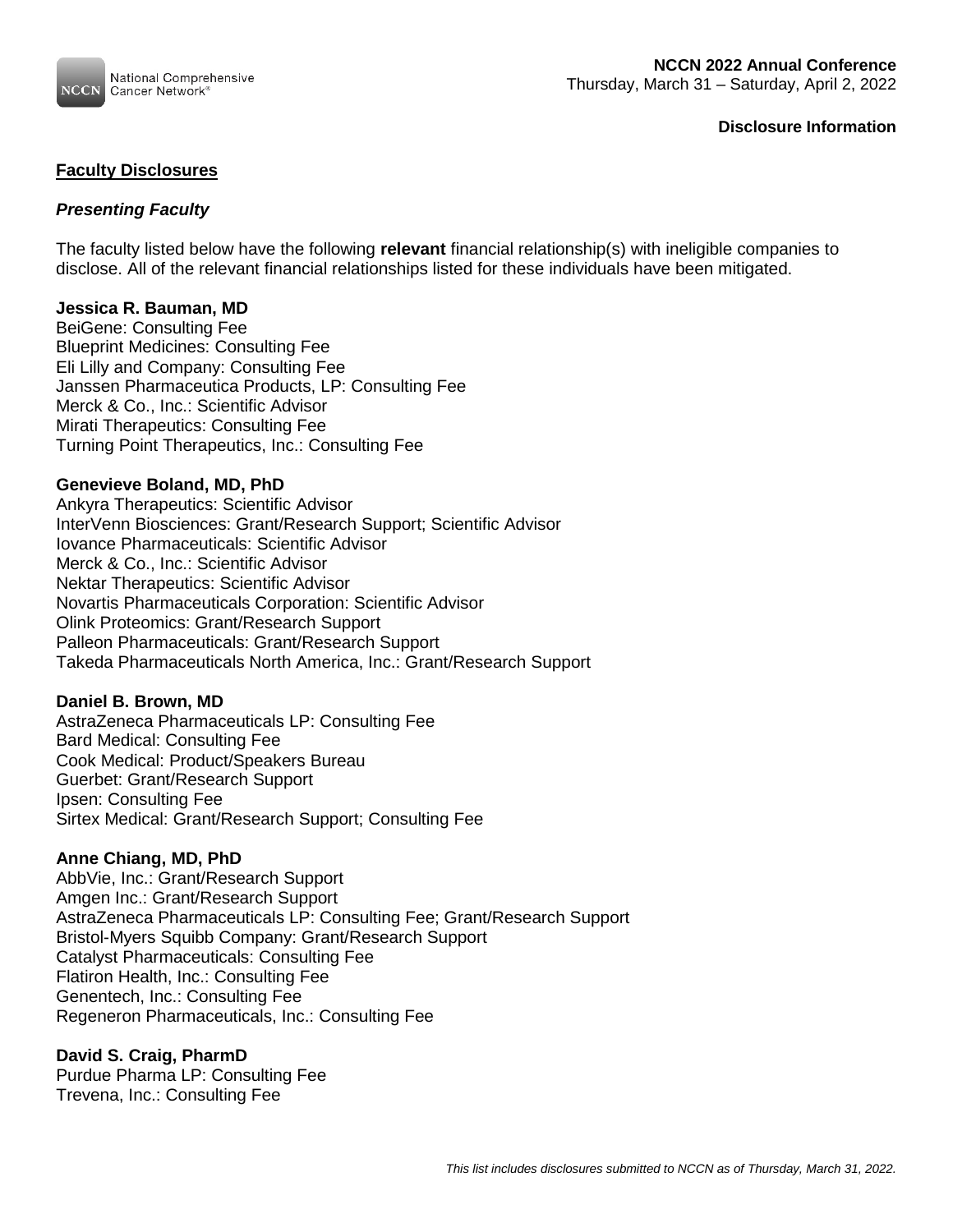

## **Faculty Disclosures**

## *Presenting Faculty (continued)*

The faculty listed below have the following **relevant** financial relationship(s) with ineligible companies to disclose. All of the relevant financial relationships listed for these individuals have been mitigated.

### **Chau T. Dang, MD**

Daiichi-Sankyo Co.: Consulting Fee; Honoraria Eli Lilly and Company: Consulting Fee eviCore healthcare: Consulting Fee; Honoraria Novartis Pharmaceuticals Corporation: Consulting Fee; Honoraria Pfizer Inc.: Consulting Fee; Honoraria Puma Biotechnology: Consulting Fee; Grant/Research Support; Honoraria Roche/Genentech: Consulting Fee; Grant/Research Support

### **Thomas J. Dilling, MD, MS**

AstraZeneca Pharmaceuticals LP: Consulting Fee

### **Cathy Eng, MD**

Hookipa Pharma Inc.: Consulting Fee

### **Thomas A. Farrington, BSEE**

Bayer HealthCare: Honoraria Genomic Health, Inc.: Honoraria Janssen Pharmaceutica Products, LP: Honoraria Pfizer Inc.: Honoraria

### **Thomas W. Flaig, MD**

Agensys, Inc.: Grant/Research Support Astellas Pharma US, Inc.: Grant/Research Support AstraZeneca Pharmaceuticals LP: Grant/Research Support Aurora Oncology: Equity Interest/Stock Options; Intellectual Property Rights Bristol-Myers Squibb Company: Grant/Research Support Genentech, Inc.: Grant/Research Support Janssen Pharmaceutica Products, LP: Grant/Research Support; Scientific Advisor Merck & Co., Inc.: Grant/Research Support sanofi-aventis U.S.: Grant/Research Support Seattle Genetics, Inc.: Grant/Research Support; Scientific Advisor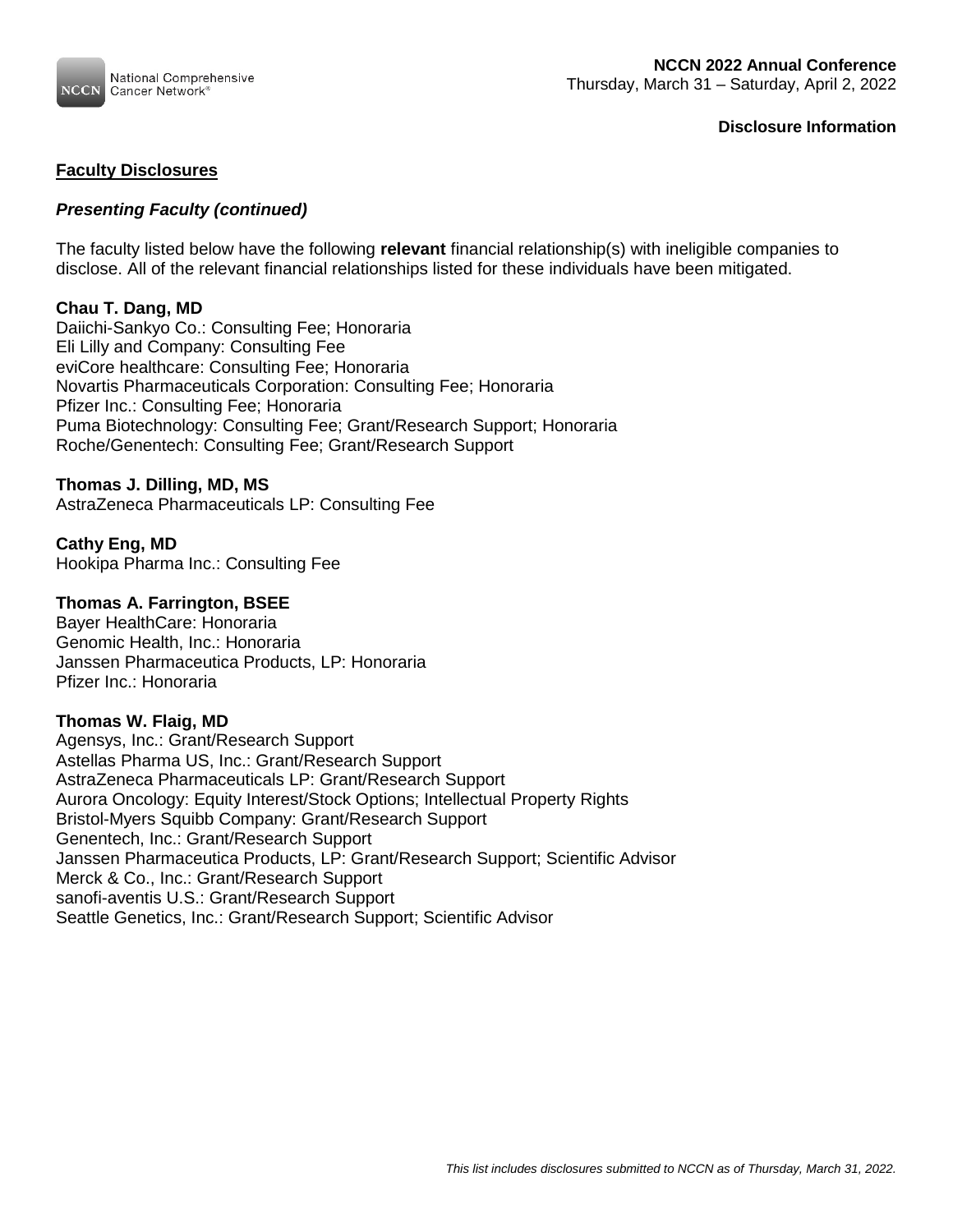

## **Faculty Disclosures**

## *Presenting Faculty (continued)*

The faculty listed below have the following **relevant** financial relationship(s) with ineligible companies to disclose. All of the relevant financial relationships listed for these individuals have been mitigated.

### **Maura L. Gillison, MD, PhD**

Bayer HealthCare: Consulting Fee Bristol-Myers Squibb Company: Consulting Fee; Grant/Research Support Eisai Inc.: Consulting Fee EMD Serono: Consulting Fee Gilead Sciences, Inc.: Grant/Research Support Ipsen: Consulting Fee Kura Oncology, Inc.: Grant/Research Support Merck & Co., Inc.: Consulting Fee Nektar Therapeutics: Consulting Fee Roche Laboratories, Inc.: Consulting Fee

### **William J. Gradishar, MD**

AstraZeneca Pharmaceuticals LP: Honoraria; Scientific Advisor Biotheranostics: Honoraria; Scientific Advisor Daiichi- Sankyo Co.: Honoraria; Scientific Advisor Eli Lilly and Company: Scientific Advisor ImmunoGen, Inc.: Honoraria; Scientific Advisor MacroGenics: Scientific Advisor Puma Biotechnology: Scientific Advisor Seattle Genetics, Inc.: Scientific Advisor

### **Carmen E. Guerra, MD, MSCE**

Bristol-Myers Squibb Foundation: Grant/Research Support Freenome, Inc.: Scientific Advisor GlaxoSmithKline: Scientific Advisor GRAIL: Scientific Advisor Guardant Health: Scientific Advisor

### **Rachel C. Jankowitz, MD**

Biotheranostics: Scientific Advisor

### **Maria Garcia-Jimenez, MD, MHS**

Merck & Co., Inc.: Grant/Research Support

### **Michael Kolodziej, MD**

ADVI: Scientific Advisor; Consulting Fee Canopy: Equity Interest/Stock Options CVS: Equity Interest/Stock Options

### **Kenneth Komorny, PharmD, BCPS**

Novartis Pharmaceuticals Corporation: Equity Interest/Stock Options Pharmacosmos: Honoraria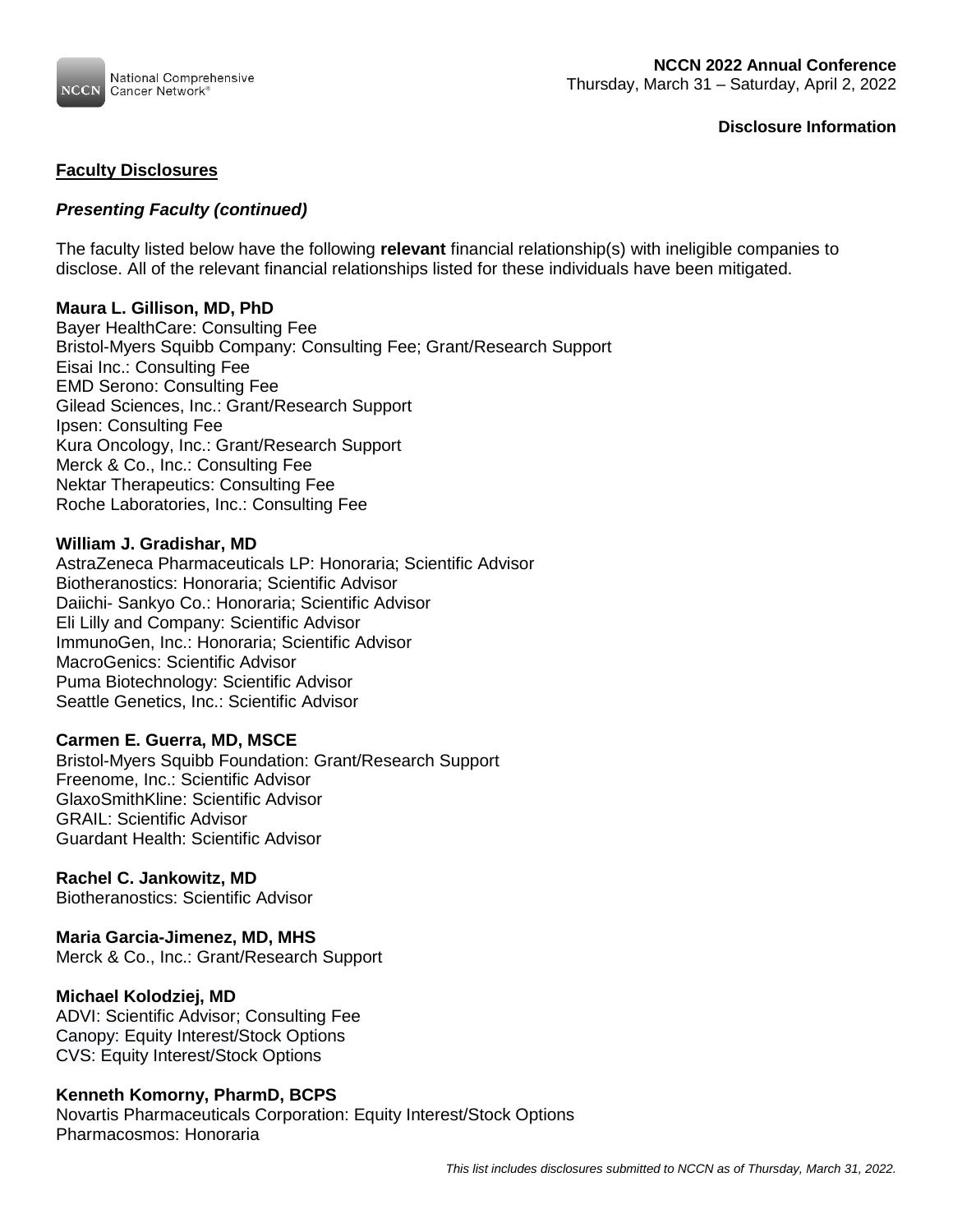

## **Faculty Disclosures**

## *Presenting Faculty (continued)*

The faculty listed below have the following **relevant** financial relationship(s) with ineligible companies to disclose. All of the relevant financial relationships listed for these individuals have been mitigated.

### **Smitha S. Krishnamurthi, MD**

Aravive: Grant/Research Support Bristol-Myers Squibb Company: Grant/Research Support

### **Shaji K. Kumar, MD**

AbbVie, Inc.: Grant/Research Support; Scientific Advisor Amgen Inc.: Grant/Research Support; Scientific Advisor BeiGene: Honoraria Bristol-Myers Squibb Company: Grant/Research Support; Scientific Advisor GlaxoSmithKline: Grant/Research Support; Scientific Advisor Janssen Pharmaceutica Products, LP: Grant/Research Support; Scientific Advisor Karyopharm Therapeutics: Grant/Research Support; Scientific Advisor Regeneron Pharmaceuticals, Inc.: Grant/Research Support; Scientific Advisor Roche Laboratories, Inc.: Grant/Research Support; Scientific Advisor sanofi-aventis U.S.: Grant/Research Support; Scientific Advisor Takeda Pharmaceuticals North America, Inc.: Grant/Research Support; Scientific Advisor

### **Allison W. Kurian, MD, MSc**

Myriad Genetic Laboratories, Inc.: Grant/Research Support

#### **A. Marilyn Leitch, MD**

AstraZeneca Pharmaceuticals LP: Consulting Fee Puma Biotechnology: Consulting Fee

### **Anthony Mato, MD, MSCE**

AbbVie, Inc.: Grant/Research Support; Scientific Advisor Acerta Pharma: Grant/Research Support; Scientific Advisor Adaptive Biotechnologies: Grant/Research Support; Scientific Advisor Celgene Corporation: Scientific Advisor Johnson & Johnson: Grant/Research Support; Scientific Advisor Loxo Oncology, Inc.: Grant/Research Support Pharmacyclics: Grant/Research Support; Scientific Advisor Sunesis Pharmaceuticals, Inc.: Grant/Research Support; Scientific Advisor TG Therapeutics, Inc.: Grant/Research Support; Scientific Advisor Verastem, Inc.: Scientific Advisor Zhejiang DTRM Biopharma Co. Ltd.: Grant/Research Support; Scientific Advisor

### **Liz Margolies, LCSW**

Bristol-Myers Squibb Company: Grant/Research Support Genentech, Inc.: Grant/Research Support Syros Pharmaceuticals: Grant/Research Support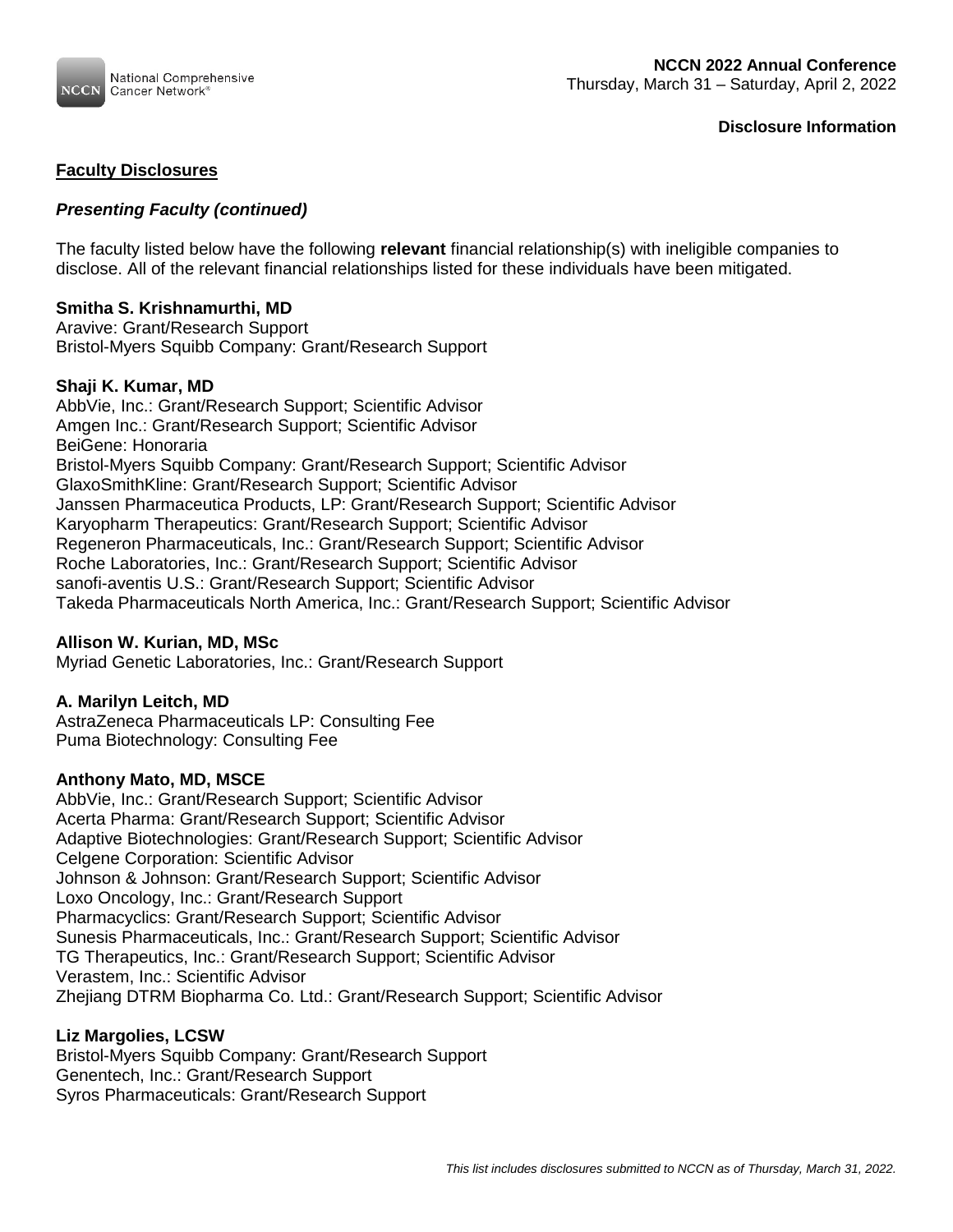

### **Faculty Disclosures**

## *Presenting Faculty (continued)*

The faculty listed below have the following **relevant** financial relationship(s) with ineligible companies to disclose. All of the relevant financial relationships listed for these individuals have been mitigated.

#### **Sarah Mougalian, MD**

Celgene Corporation: Consulting Fee Eisai Inc.: Consulting Fee; Honoraria Genentech, Inc.: Grant/Research Support Pfizer Inc.: Grant/Research Support Seattle Genetics, Inc.: Honoraria; Product/Speakers Bureau

### **Reid M. Ness, MD, MPH**

Guardant Health: Grant/Research Support

#### **Ariela Noy, MD**

ADC Therapeutics: Scientific Advisor Epizyme: Scientific Advisor EUSA: Scientific Advisor Janssen Pharmaceutica Products, LP: Scientific Advisor MorphoSys AG: Scientific Advisor Pharmacyclics Research Funding: Honoraria Rafael Pharma: Grant/Research Support TG Therapeutics, Inc.: Scientific Advisor

#### **Travis Osterman, DO, MS**

AstraZeneca Pharmaceuticals LP: Consulting Fee; Scientific Advisor Biodesix: Consulting Fee; Scientific Advisor COTA Healthcare: Consulting Fee; Scientific Advisor eHealth Technologies: Consulting Fee; Scientific Advisor Flagship Biosciences, Inc.: Consulting Fee; Scientific Advisor GE Healthcare: Grant/Research Support GenomOncology LLC: Consulting Fee; Scientific Advisor Infostratix, LLC: Equity Interest/Stock Options MDoutlook: Consulting Fee; Scientific Advisor Microsoft: Grant/Research Support Outcomes Insights, Inc: Consulting Fee; Scientific Advisor

### **Kathy W. Oubre, MS**

AbbVie, Inc.: Consulting Fee Genentech, Inc.: Consulting Fee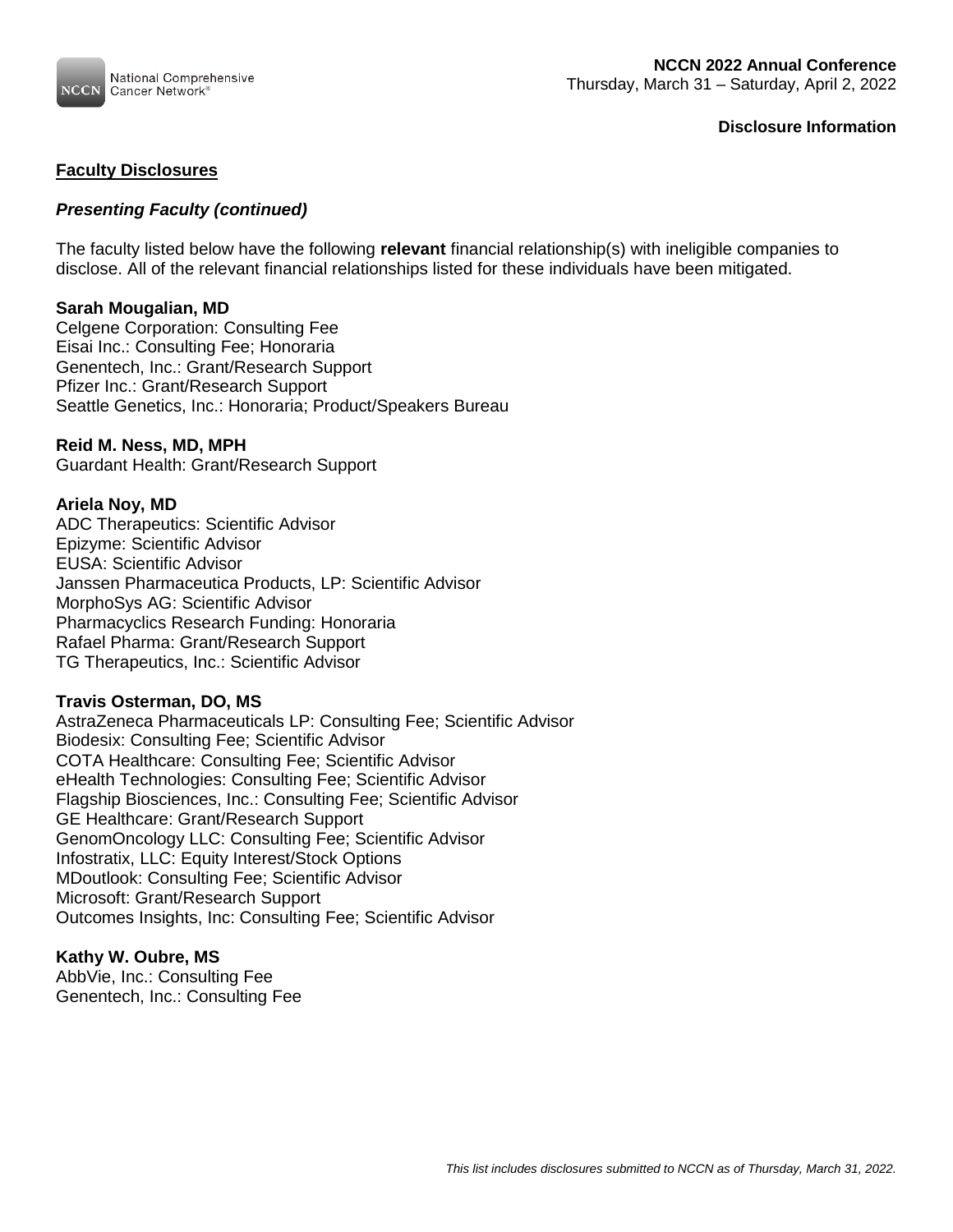

## **Faculty Disclosures**

# *Presenting Faculty (continued)*

The faculty listed below have the following **relevant** financial relationship(s) with ineligible companies to disclose. All of the relevant financial relationships listed for these individuals have been mitigated.

### **Sandip P. Patel, MD**

Amgen Inc.: Grant/Research Support; Scientific Advisor AstraZeneca Pharmaceuticals LP: Grant/Research Support; Scientific Advisor Bristol-Myers Squibb Company: Grant/Research Support; Scientific Advisor Eli Lilly and Company: Scientific Advisor Fate Therapeutics: Grant/Research Support Genentech, Inc.: Grant/Research Support; Scientific Advisor Iovance Biotherapeutics: Grant/Research Support; Scientific Advisor Merck & Co., Inc.: Grant/Research Support; Scientific Advisor Novartis Pharmaceuticals Corporation: Grant/Research Support; Scientific Advisor Pfizer Inc.: Grant/Research Support; Scientific Advisor SQZ Biotech, Inc.: Grant/Research Support

**Julio M. Pow-Sang, MD** Lantheus Medical Imaging, Inc.: Scientific Advisor

### **Gregory J. Riely, MD, PhD**

Merck & Co., Inc.: Grant/Research Support Mirati Therapeutics Inc.: Grant/Research Support Novartis Pharmaceuticals Corporation: Grant/Research Support Pfizer Inc.: Grant/Research Support Roche Laboratories, Inc.: Grant/Research Support Takeda Pharmaceuticals North America, Inc.: Grant/Research Support

### **Margaret A. Tempero, MD**

Astellas Pharma US, Inc.: Scientific Advisor AstraZeneca Pharmaceuticals LP: Scientific Advisor BioSapiens: Consulting Fee Boehriner Ingelheim: Scientific Advisor Celgene Corporation: Grant/Research Support Debiopharm: Consulting Fee Halozyme, Inc.: Grant/Research Support Incyte Corporation: Consulting Fee Insmed Inc.: Consulting Fee Ipsen: Consulting Fee Karyopharm Therapeutics: Consulting Fee Novartis Pharmaceuticals Corporation: Consulting Fee Seagen, Inc: Scientific Advisor

### **Valencia D. Thomas, MD, MHCM**

Merck & Co., Inc.: Scientific Advisor Regeneron Pharmaceuticals, Inc.: Scientific Advisor sanofi-aventis U.S.: Scientific Advisor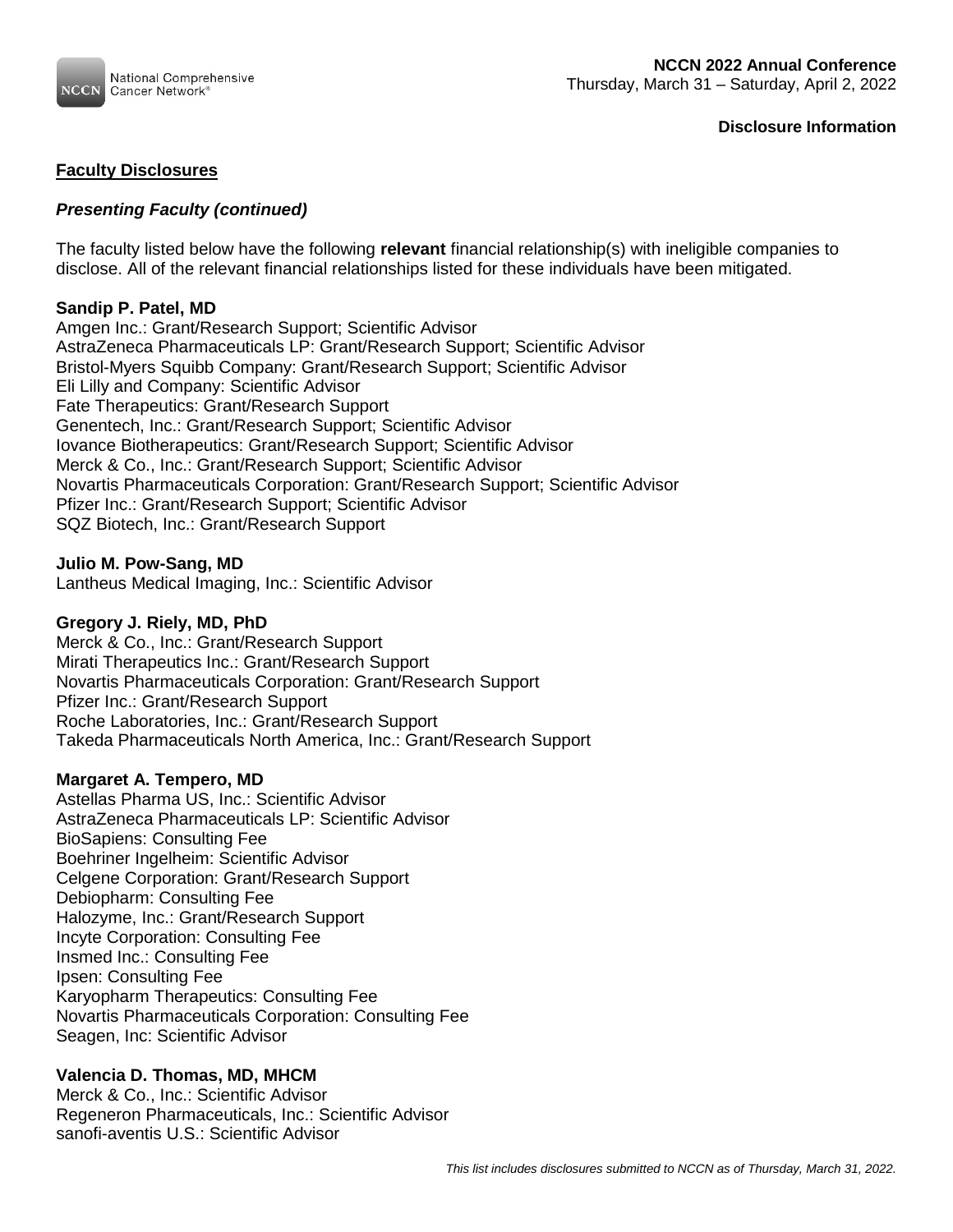

## **Faculty Disclosures**

## *Presenting Faculty (continued)*

The faculty listed below have the following **relevant** financial relationship(s) with ineligible companies to disclose. All of the relevant financial relationships listed for these individuals have been mitigated.

### **Michael K. Wong, MD, PhD**

Bristol-Myers Squibb Company: Scientific Advisor Castle Biosciences, Inc.: Scientific Advisor EMD Serono: Scientific Advisor Exicure, Inc.: Scientific Advisor Merck & Co., Inc.: Scientific Advisor Pfizer Inc.: Scientific Advisor Regeneron Pharmaceuticals, Inc.: Scientific Advisor

# **Stephen C. Yang, MD**

Intuitive: Product/Speakers Bureau

#### **Robin Zon, MD**

AC3 HC Technology Com. RCM: Equity Interest/Stock Options Cytosorbents Corporation: Equity Interest/Stock Options Moderna: Equity Interest/Stock Options Oncolytics Biotech, Inc.: Equity Interest/Stock Options TG Therapeutics: Equity Interest/Stock Options Select Sector Health Care: Equity Interest/Stock Options sanofi-aventis U.S.: Honoraria New Century Health: Consulting Fee; Scientific Advisor L‐NUTRA, Inc: Honoraria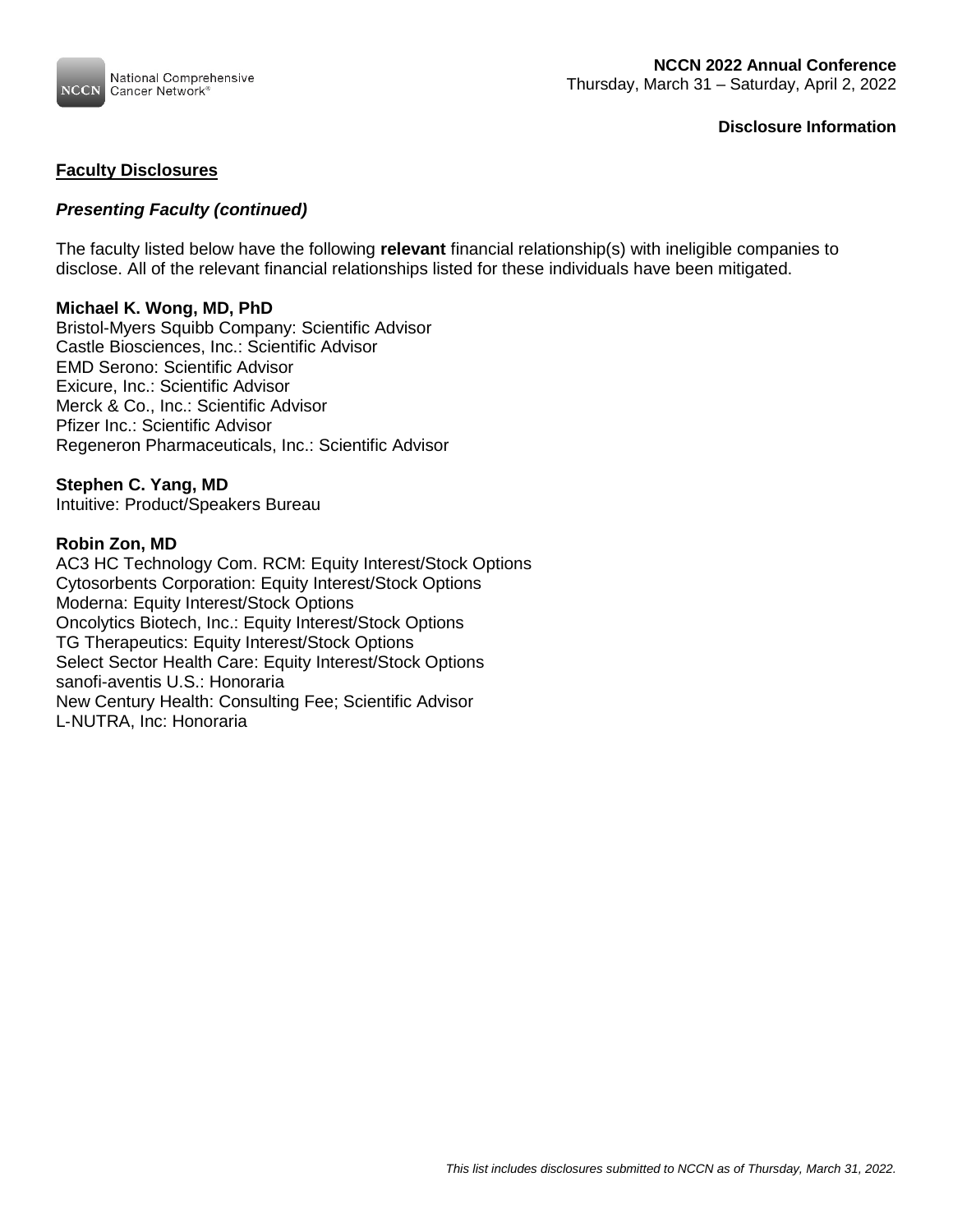

## **Faculty Disclosures**

## *Moderators*

The faculty listed below have **no relevant** financial relationship(s) with ineligible companies to disclose.

**Rebecca Aft, MD, PhD Melissa M. Hudson, MD Divya Koura, MD Rudy P. Lackner, MD Xavier Llor, MD, PhD Jeanie M. Youngwerth, MD**

The faculty listed below have the following **relevant** financial relationship(s) with ineligible companies to disclose. All of the relevant financial relationships listed for these individuals have been mitigated.

### **Muhamed Baljevic, MD**

BMS/Celgene Corporation: Scientific Advisor Cardinal Health Specialty Solutions: Honoraria CurioScience: Honoraria: Janssen Research & Development, LLC Janssen Research & Development, LLC: Scientific Advisor Karyopharm Therapeutics: Scientific Advisor; Honoraria Oncopeptides: Scientific Advisor Sanofi-Genzyme: Scientific Advisor

#### **E. Gabriela Chiorean, MD**

Bayer HealthCare: Scientific Advisor BioMed Valley Discoveries: Grant/Research Support BioNTech: Scientific Advisor Boehringer Ingelheim GmbH: Grant/Research Support Cardiff Oncology: Scientific Advisor Clovis Oncology: Grant/Research Support Corcept Therapeutics: Grant/Research Support FibroGen, Inc.: Grant/Research Support Ipsen: Scientific Advisor Lonza Group AG: Grant/Research Support MacroGenics: Grant/Research Support Merck & Co., Inc.: Grant/Research Support Novartis Pharmaceuticals Corporation: Scientific Advisor Noxxon Pharma: Scientific Advisor Pfizer Inc.: Scientific Advisor Rafael Pharmaceuticals: Grant/Research Support Roche Laboratories, Inc.: Grant/Research Support Stemline Therapeutics, Inc.: Scientific Advisor; Grant/Research Support

### **Neil Desai, MD, MHS**

Boston Scientific Corporation: Grant/Research; Consulting Fee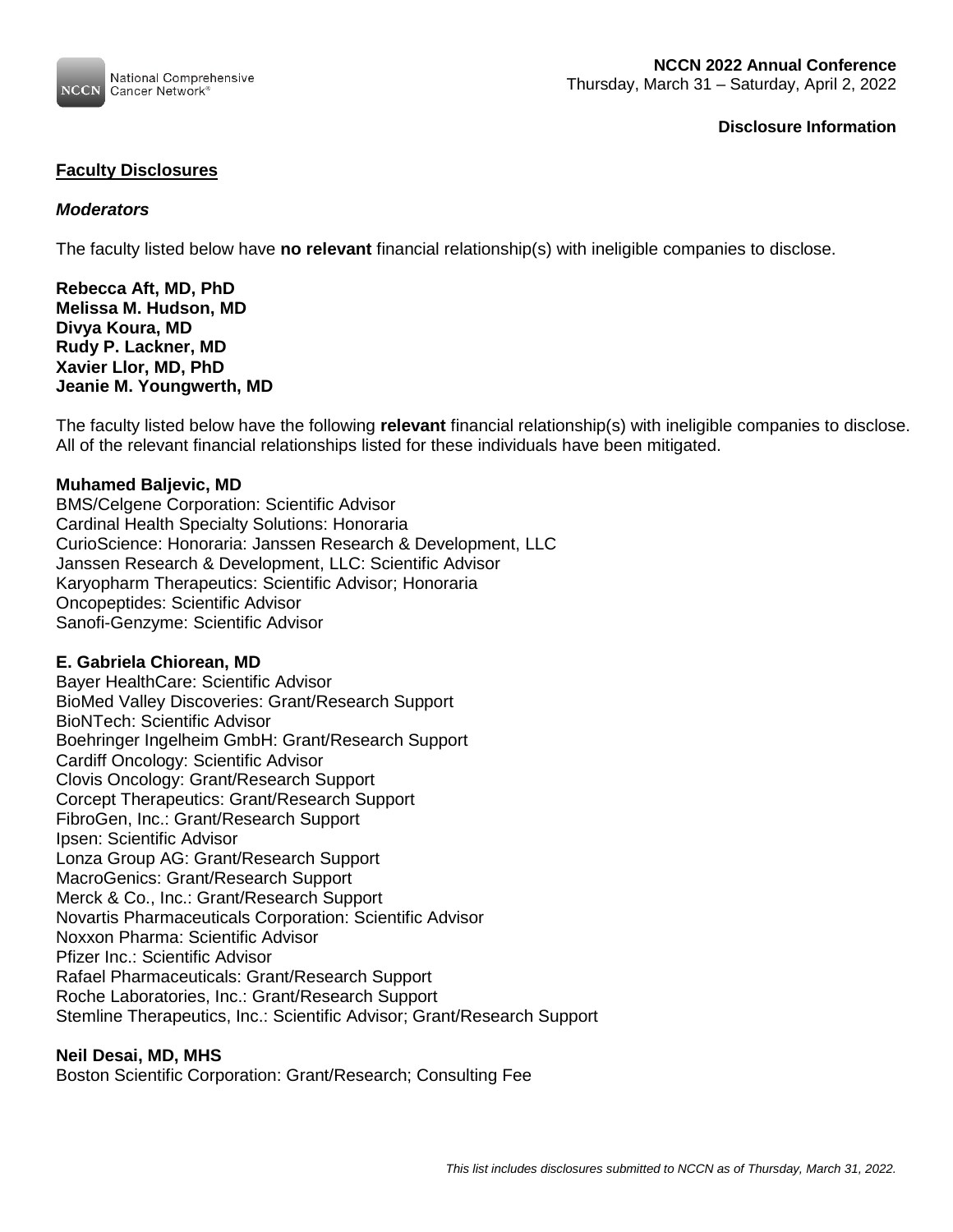

## **Faculty Disclosures**

## *Moderators (continued)*

The faculty listed below have the following **relevant** financial relationship(s) with ineligible companies to disclose. All of the relevant financial relationships listed for these individuals have been mitigated.

### **Nathan Fowler, MD**

Celgene Corporation: Grant/Research Support Karyopharm Therapeutics: Consulting Fee TG Therapeutics, Inc.: Consulting Fee Roche Laboratories, Inc. Grant/Research Support; Consulting Fee

### **Daniel M. Geynisman, MD**

Astellas Pharma US, Inc.: Honoraria Bristol-Myers Squibb Company: Consulting Fee Merck & Co., Inc.: Honoraria Seattle Genetics, Inc.: Honoraria

### **Jean L. Grem, MD**

Processa Pharmaceuticals: Grant/Research Support

#### **Anthony J. Olszanski, MD, RPh**

Bristol-Myers Squibb Company: Scientific Advisor Eisai Inc.: Scientific Advisor Merck & Co., Inc.: Scientific Advisor

### **Aparna R. Parikh, MD, MS**

Biofidelity: Consulting Fee Bristol-Myers Squibb Company: Grant/Research Support C2i Genomics: Equity Interest/Stock Checkmate Pharmaceuticals: Consulting Fee Daiichi- Sankyo Co.: Grant/Research Support Eli Lilly and Company: Consulting Fee Genentech, Inc.: Grant/Research Support Inivata: Consulting Fee Mirati Therapeutics Inc.: Grant/Research Support Novartis Pharmaceuticals Corporation: Grant/Research Support Pfizer Inc.: Consulting Fee Plexxikon: Grant/Research Support PMV Pharmaceuticals: Grant/Research Support PureTech Health: Grant/Research Support Roche Pharmaceuticals: Scientific Advisor Takeda Pharmaceuticals North America, Inc.: Grant/Research Support

### **Bryan J. Schneider, MD**

Genentech, Inc.: Grant/Research Support

### **Ami N. Shah, MD**

AstraZeneca Pharmaceuticals LP: Honoraria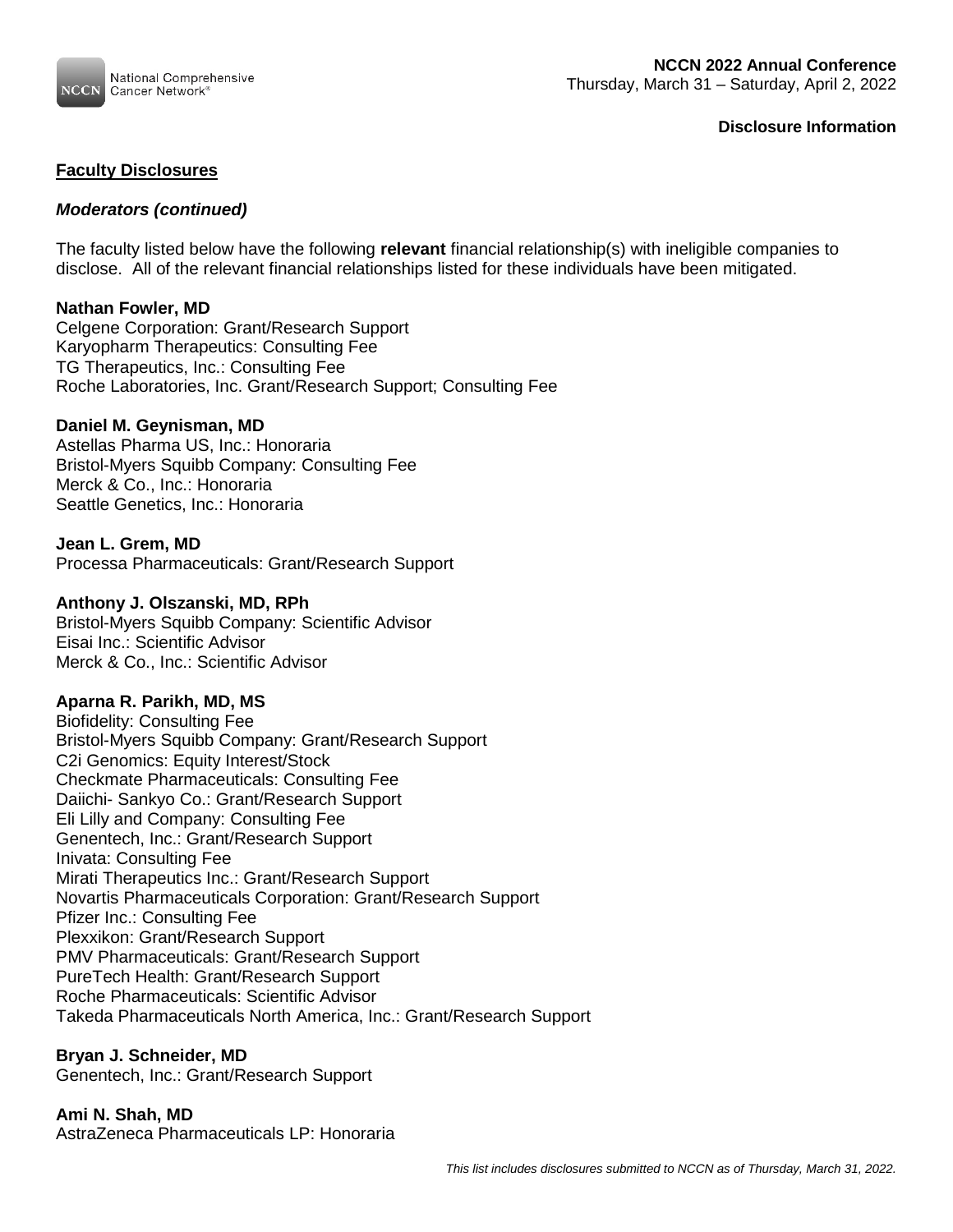

### **Faculty Disclosures**

# *Primary Authors and Co-Authors: Oral Presentations from the NCCN Poster Session*

The faculty listed below have **no relevant** financial relationship(s) with ineligible companies to disclose.

**Steven Alberts, MD Amanda L. Amin, MD Hannah N. Bell, BS Mitesh Borad, MD Jennifer Boyer, APRN Lifen Cao, MD, PhD Xiuwen Deng, PhD Peter G. Doukas, MD Martin Fernandez-Zapico, MD Nathan Foster, MS Briant Fruth Joshua W. Goyert, MS Mindy Hartgers, APRN, CNP, MS Tara L. Hogenson, MS Ping Jiang, PhD Weijuan Jiang, PhD Stephen J. Kogut, PhD, MBA James Martin, MD Megan E. Miller, MD Mariana Nieves, BSN Henry Pitot, MD Gavino Puggioni, PhD, MS Ang Qu, PhD Priyanka Reddy, MD Yatrik M. Shah, PhD Robert Shenk, MD Frederique St. Pierre, MD Nickolas Stabellini, MS Sri Harsha Tella, MBBS, FACP Nguyen Tran, MD Junjie Wang, PhD Leslie Washburn, MPAS, PA-C Jaclynn Wessling, MD**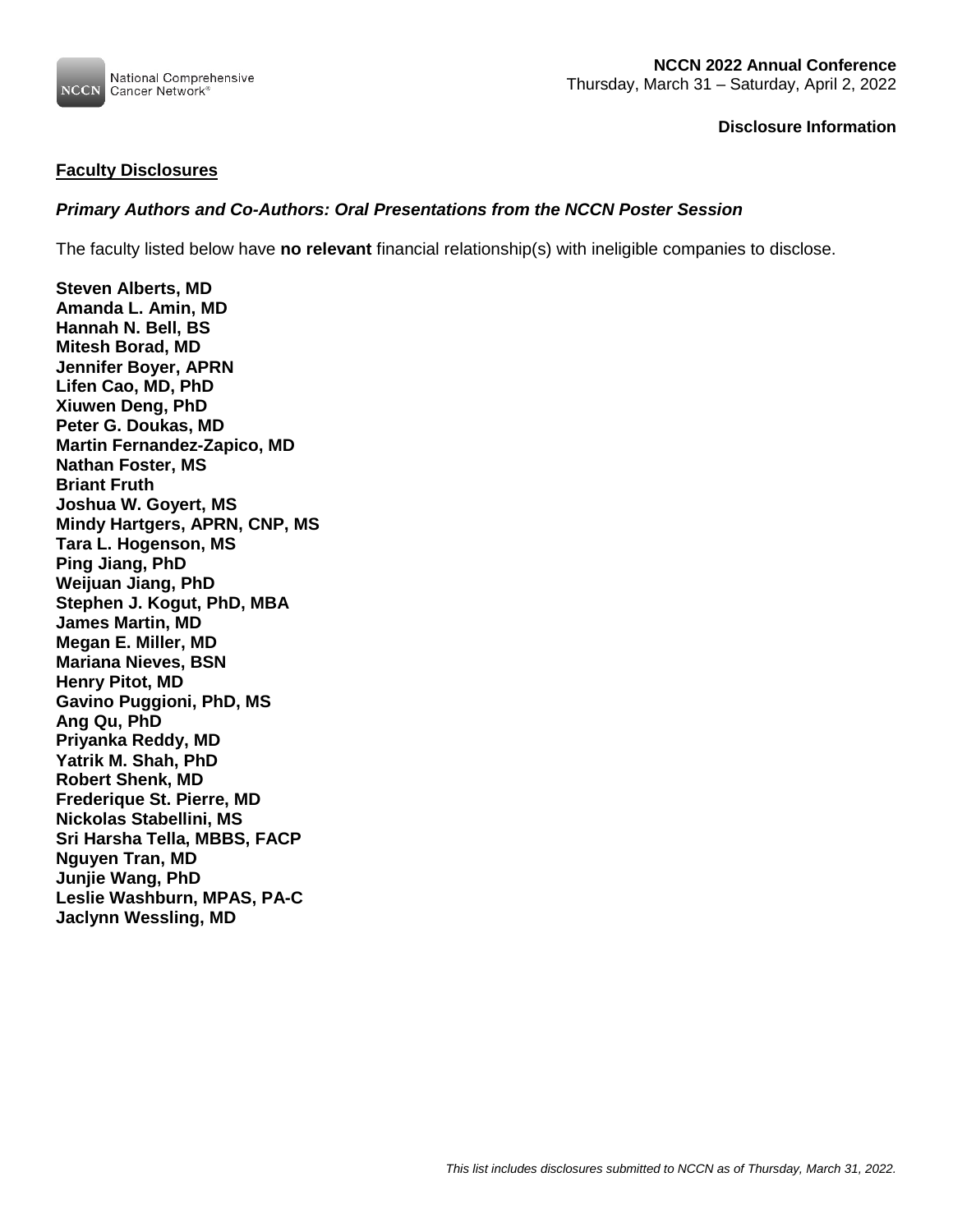

# **Faculty Disclosures**

# *Primary Authors and Co-Authors: Oral Presentations from the NCCN Poster Session (continued)*

The faculty listed below have the following **relevant** financial relationship(s) with ineligible companies to disclose. All of the relevant financial relationships listed for these individuals have been mitigated.

## **Zhaohui Jin, MD**

Daiichi- Sankyo Co.: Scientific Advisor Eli Lilly and Company: Scientific Advisor GlaxoSmithKline: Scientific Advisor Novartis Pharmaceuticals Corporation: Scientific Advisor QED Therapeutics, Inc.: Scientific Advisor

## **Minetta Liu, MD**

Eisai Inc.: Grant/Research Support Exact Sciences: Grant/Research Support Genentech, Inc.: Grant/Research Support Genomic Health, Inc.: Grant/Research Support GRAIL: Grant/Research Support Menarini Silicon Biosystems: Grant/Research Support Merck & Co., Inc.: Grant/Research Support Novartis Pharmaceuticals Corporation: Grant/Research Support Seattle Genetics, Inc.: Grant/Research Support TESARO, Inc.: Grant/Research Support

### **Shuo Ma, MD, PhD**

AbbVie, Inc.: Grant/Research Support; Scientific Advisor AstraZeneca Pharmaceuticals LP: Consulting Fee; Grant/Research Support; Product/Speakers Bureau BeiGene: Consulting Fee; Grant/Research Support; Product/Speakers Bureau Janssen Pharmaceutica Products, LP: Consulting Fee; Grant/Research Support; Product/Speakers Bureau Juno Therapeutics, Inc.: Grant/Research Support Loxo Oncology, Inc.: Grant/Research Support Pharmacyclics: Grant/Research Support; Product/Speakers Bureau TG Therapeutics, Inc.: Consulting Fee; Grant/Research Support

### **Wen Wee Ma, MD**

Actuate Therapeutics: Grant/Research Support Athenex, Inc.: Grant/Research Support BioMed Valley Discoveries: Grant/Research Support Bristol-Myers Squibb Company: Grant/Research Support Cardiff Oncology: Grant/Research Support Genentech, Inc.: Grant/Research Support Jacobio Pharmaceuticals: Grant/Research Support Kodikaz Therapeutic Solutions: Equity Interest/Stock Options Merus: Grant/Research Support SunPharma Ltd: Grant/Research Support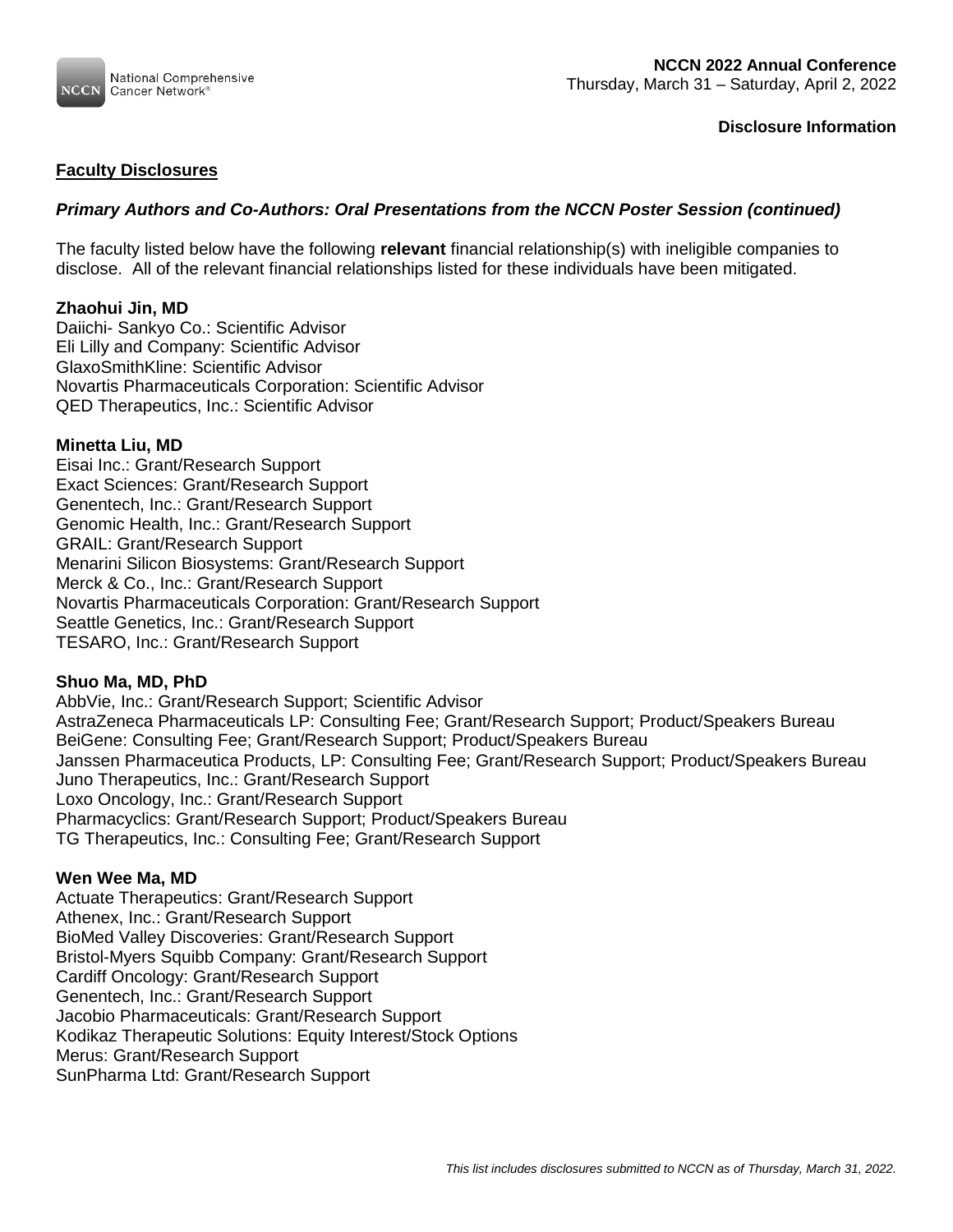

## **Faculty Disclosures**

# *Primary Authors and Co-Authors: Oral Presentations from the NCCN Poster Session (continued)*

The faculty listed below have the following **relevant** financial relationship(s) with ineligible companies to disclose. All of the relevant financial relationships listed for these individuals have been mitigated.

### **Amit Mahipal, MD, MPH**

AstraZeneca Pharmaceuticals LP: Honoraria QED Therapeutics, Inc.: Honoraria

### **Robert McWilliams, MD**

Zentalis Pharmaceuticals: Equity Interest/Stock Options

### **Alberto J. Montero, MD, MBA**

AstraZeneca Pharmaceuticals LP: Product/Speakers Bureau OncoSec Medical Incorporated.: Scientific Advisor

### **Qian Shi, PhD**

Boehringer Ingelheim GmbH: Scientific Advisor Bristol-Myers Squibb Company: Grant/Research Support Chugai Pharmaceutical Co., Ltd: Honoraria Genentech, Inc.: Grant/Research Support Johnson & Johnson: Grant/Research Support Naveris: Grant/Research Support Regeneron Pharmaceuticals, Inc.: Consulting Fee Roche Laboratories, Inc.: Grant/Research Support Yiviva Inc.: Scientific Advisor

### **Christopher W. Towe, MD**

AstraZeneca Pharmaceuticals LP: Consulting Fee AtriCure, Inc.: Consulting Fee Medtronic, Inc.: Scientific Advisor Zimmer Biomet: Consulting Fee; Grant/Research Support; Intellectual Property Rights

### **Ami Vyas, PhD, MS, MBA**

Merck & Co., Inc.: Grant/Research Support